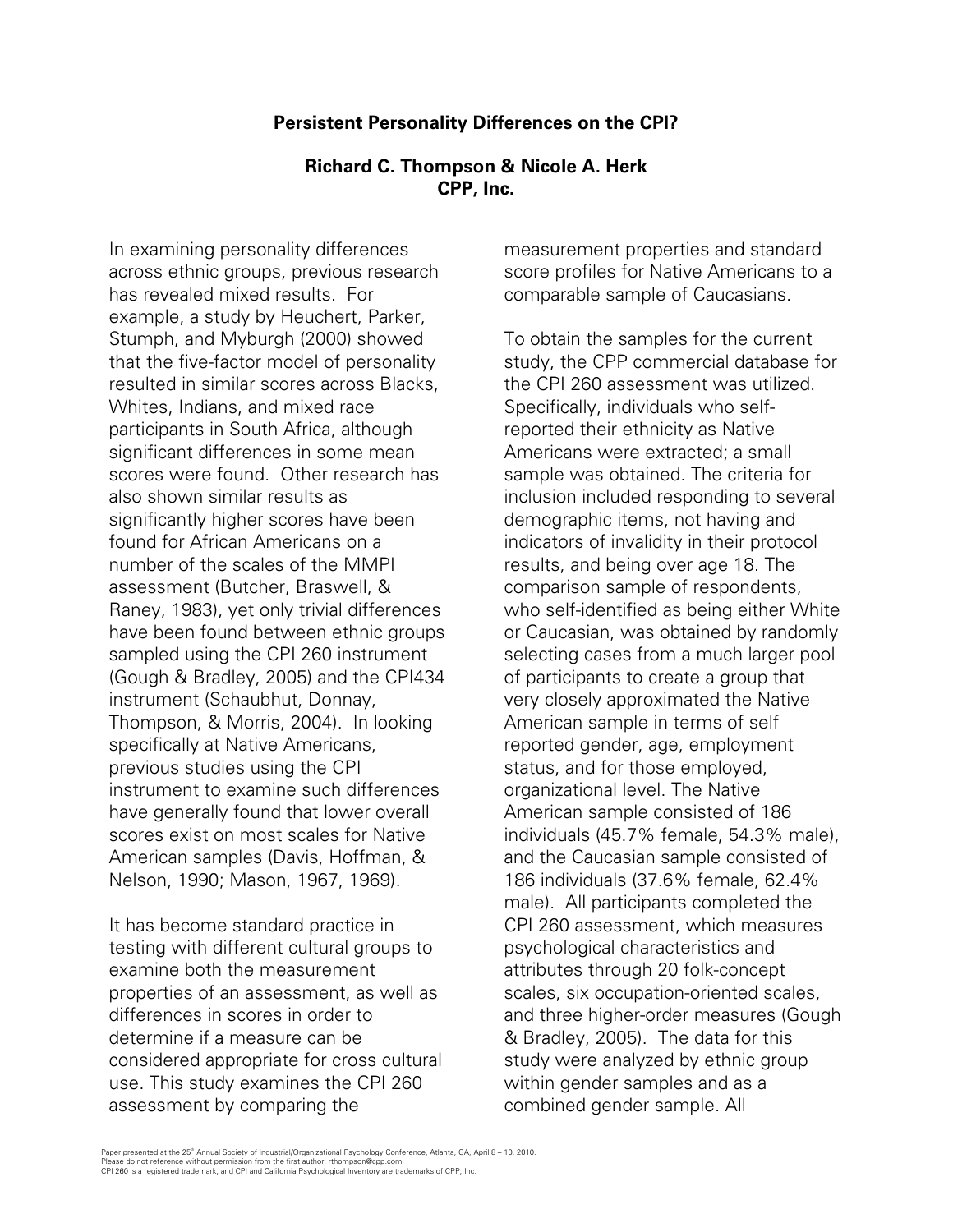participants consented to have their results used for research purposes by CPP.

Two analyses of the measurement properties of the CPI 260 assessment were completed. The first examined the internal consistency reliability of the CPI 260 assessment scales for the two samples; the results are summarized in Table 1. Overall, this analysis revealed that the measures were generally similar across samples. A second analysis examined the consistency of the factor structure of the CPI 260 assessment in the two samples. Here, the Native American sample was compared to the Caucasian sample using the Wrigley-Neuhaus factor similarity coefficient (1955). The programmer of an automated program permitted us to use his method to compute the factor similarity coefficients (A.L. Comrey, personal communication, August 30, 2006). This analysis follows that used by Gough to evaluate the CPI 260 assessment across cultures (Gough & Bradley, 2005). The results showed the factor structure to be highly similar across the two samples, with all coefficients of congruence above .90. These two analyses indicate the CPI 260 assessment is functioning in an equivalent psychometric manner across the two samples. As a result, comparisons of the average scores on the CPI 260 instrument measures were computed and compared.

To examine mean differences on the CPI 260 assessment scales by ethnic group and gender, a 2 (ethnic group) X 2 (gender) Analysis of Variance (ANOVA) was conducted. As shown in Table 2,

significant main effects were found for gender on Dominance (*F*(1, 368) = 12.87, *p* < .001), Capacity for Status (*F*(1, 368) = 6.63, *p* < .01), Social Presence (*F*(1, 368) = 13.83, *p* < .001), Self-acceptance (*F*(1, 368) = 4.76, *p* < .05), Independence (*F*(1, 368) = 16.21, *p* < .001), Empathy (*F*(1, 368) = 6.77, *p* < .01), Well-being (*F*(1, 368) = 9.56, *p* < .01), Conceptual Fluency (*F*(1, 368) = 14.16, *p* < .001), Insightfulness (*F*(1, 368) = 6.14, *p* < .05), Flexibility (*F*(1, 368) = 4.65, *p* < .05), Sensitivity (*F*(1, 368) = 118.12, *p* < .001), v1 (*F*(1, 368) = 6.33, *p* < .05), v3 (*F*(1, 368) = 6.05, *p* < .05), Managerial Potential (*F*(1, 368) = 12.57, *p* < .001), Work Orientation (*F*(1, 368) = 6.13, *p* < .05), Creative Temperament (*F*(1, 368) = 9.53, *p* < .01), Leadership (*F*(1, 368) = 8.76, *p* < . 01), and Law Enforcement Orientation(*F*(1, 368) = 10.31, *p* < .001).

Significant main effects were found for ethnicity on Capacity for Status (*F*(1, 368) = 5.52, *p* < .05), Social Presence (*F*(1, 368) = 5.67, *p* < .05), Empathy (*F*(1, 368) = 6.98, *p* < .01), Responsibility (*F*(1, 368) = 8.08, *p* < .01), Communality *F*(1, 368) = 5.87, *p* < .05), Well-being (*F*(1, 368) = 6.89, *p* < .01), Tolerance (*F*(1, 368) = 19.74, *p* < .001), Achievement via Independence (*F*(1, 368) = 25.14, *p* < .001), Achievement via Conformance (*F*(1, 368) = 6.82, *p* < .01), Insightfulness (*F*(1, 368) = 10.08, *p* < . 01),Flexibility (*F*(1, 368) = 18.42, *p* < .001), v3 (*F*(1, 368) = 16.10, *p* < .001), Managerial Potential (*F*(1, 368) = 11.61, *p* < .001), Creative Temperament (*F*(1, 368) = 11.31, *p* < .001), and Amicability (*F*(1, 368) = 10.35, *p* < .001). These results were consistent with the independent samples t-tests reported in Table 3,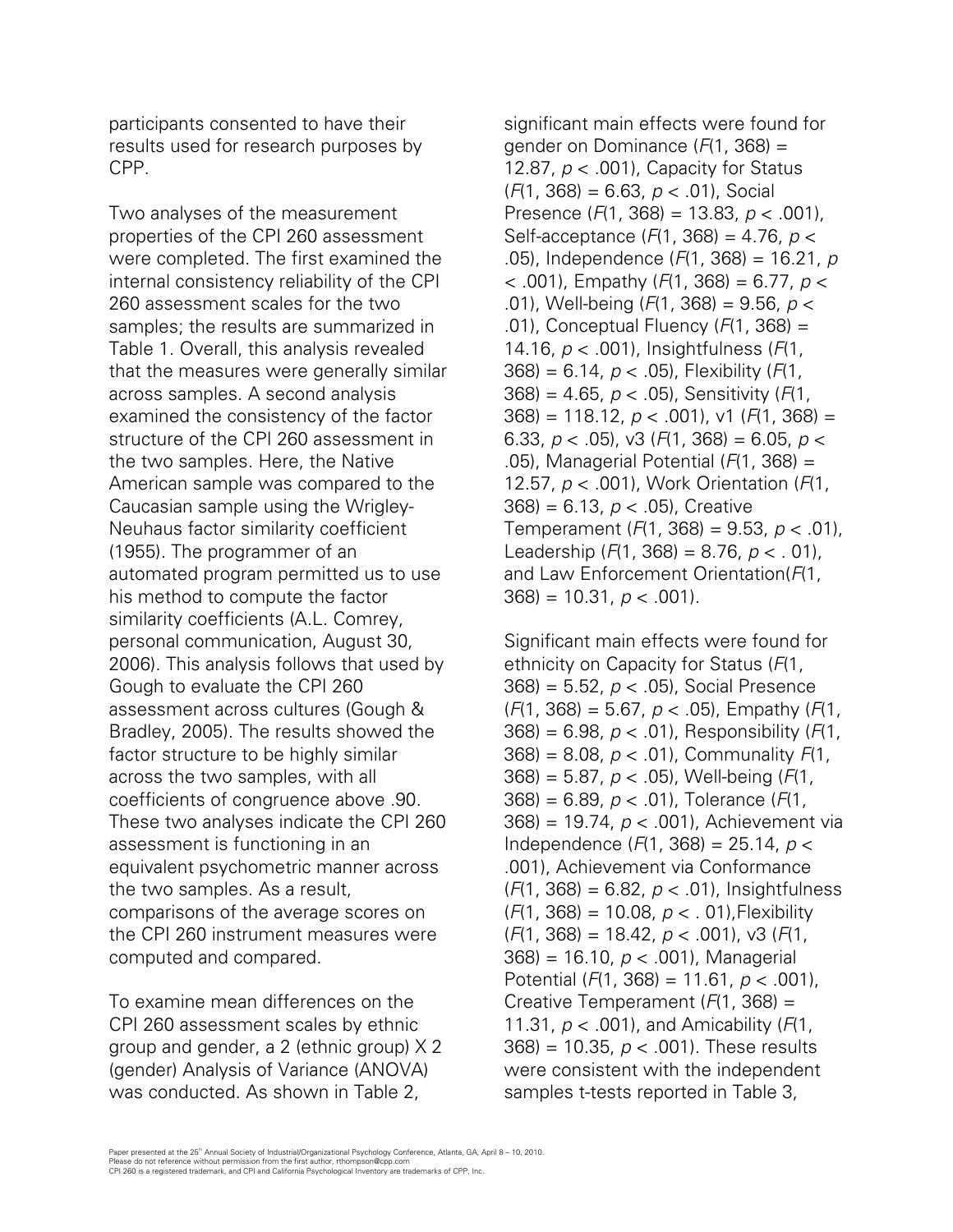where mean scores for Native Americans and Caucasians were examined. In addition to the results of the ANOVA, t-tests revealed significant differences (*p* < .05) between the Native American and Caucasian samples on Achievement via Conformance and Work Orientation. The interaction between gender and ethnicity was also found to be significant for Achievement via Independence *F*(1, 368) = 4.24, *p* < .05) and Insightfulness *F*(1, 368) = 4.22,  $p < .05$ ).

To further examine these differences, independent sample t-tests were calculated separately for females and males in the Native American and Caucasian samples (see Tables 4 and 5). Significant differences between Native American females and Caucasian females, respectively, were found on Capacity for Status (Mean = 53.28, 56.74, *p* < .05), Social Presence (Mean = 47.46, 51.57, *p* < .05), Empathy (Mean = 56.66, 60.26, *p* < .05), Responsibility (Mean = 54.36, 56.97, *p* < .05), Communality (Mean = 50.62, 53.10, *p <*  .05), Well-being (Mean = 52.72, 56.07, *p* < .05), Tolerance (Mean = 55.12, 60.57, *p* < .001), Achievement via Independence (Mean = 55.55, 61.14, *p* < .001), Conceptual Fluency (Mean = 52.83, 56.18, *p* < .05), Insightfulness (Mean = 54.46, 58.75, *p* < .01), Flexibility (Mean = 47.34, 52.56, *p* < .01), V3 – Orientation toward Self (Mean = 55.49, 60.63, *p* < .01), Managerial Potential (Mean = 58.99, 62.25, *p* < .05), Creative Temperament (Mean = 49.89, 54.66, *p* < .01), and Amicability (Mean = 54.55, 58.50, *p* < .05).

Similarly, significant differences between Native American males and Caucasian males, respectively, were found on Responsibility (Mean  $= 54.44$ , 56.61, *p* < .05), Tolerance (Mean = 57.88, 60.43, *p* < .05), Achievement via Independence (Mean = 56.91, 58.40, *p* < .05), Flexibility (Mean = 50.39, 53.90, *p* < .01), V3 – Orientation toward Self (Mean = 59.10, 61.84, *p* < .05), and Managerial Potential (Mean = 62.37, 65.46,  $p < .01$ ).

Generally, the results of this study show that the CPI 260 has very similar measurement properties for Native Americans compared with a similar sample of Caucasians. In addition, the study shows similar scores for Native Americans and Caucasians for the CPI 260 instrument measures, although some small mean differences were found. The results suggest that care should be taken when using the CPI 260 with Native American respondents to ensure that the results are not misinterpreted.

## References

- Butcher, J. N., Braswell, L., & Raney, D. (1983). A cross-cultural comparison of American Indian, Black, and White inpatients on the MMPI and presenting symptoms. *Journal of Consulting and Clinical Psychology, 51*, 587-594.
- Cohen, J. (1988). Statistical power analysis for the behavior sciences. Hillsdale, NJ: Erlbaum.
- Cohen, J. (1992) A Power Primer. *Psychological Bulletin, 112*, 155-159.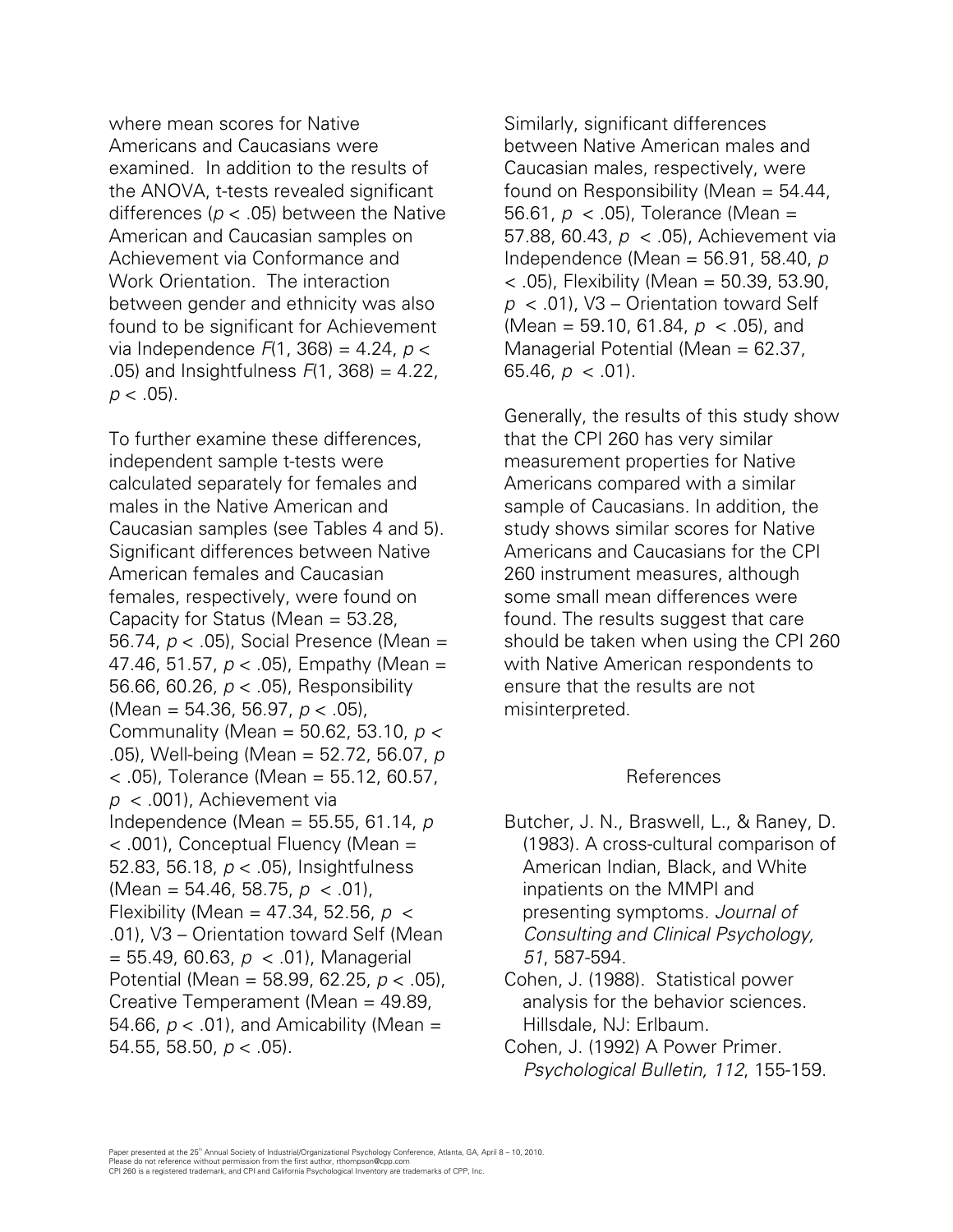Davis, G. L., Hoffman, R. G., & Nelson, K. S. (1990). Differences between Native Americans and Whites on the California Psychological Inventory. *Psychological Assessment, 2,* 238- 242.

Gough, H. G., & Bradley, P. (2005). CPI 260™ Manual. Mountain View, CA: CPP, Inc.

Heuchert, J.W.P., Parker, W.D., Stumph, H., & Myburgh, C.P.H. (2000). The five-factor model of personality in South African college students. *American Behavioral Scientist, 44,* 112-125.

Mason, E. P. (1967). Comparison of personality characteristics of junior high students from Native American, Mexican, and Caucasian ethnic backgrounds. *The Journal of Social Psychology, 73*, 145-155.

Mason, E. P. (1969). Cross-validation study of personality characteristics of junior high students from Native American, Mexican, and Caucasian ethnic backgrounds. *The Journal of Social Psychology, 77*, 15-24.

Schaubhut, N. A., Donnay, D. A. C., Thompson, R. C., & Morris, M. L. (2004). Gender and Ethnic Differences on CPI™ 434 Scales. Poster presented at the Annual Convention of the American Psychological Association, Washington, D.C.

Wrigley, C.S., & Neuhaus, J.O. (1955). The matching of two sets of factors. *American Psychologist, 10,* 418-419.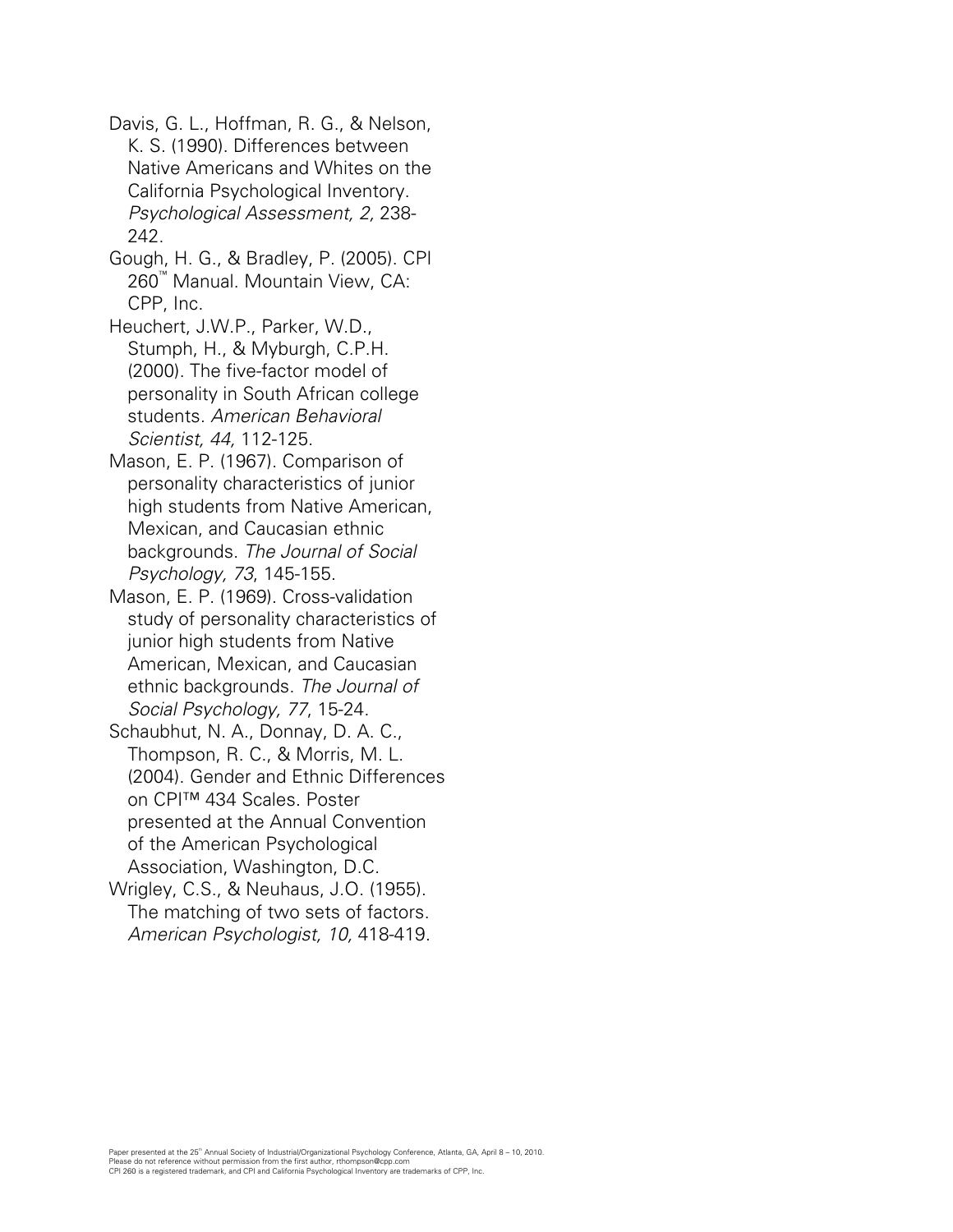Table 1.

|                  | Native    |            |
|------------------|-----------|------------|
| <b>CPI</b> Scale | Americans | Caucasians |
| Do               | .88       | .88        |
| Cs               | .76       | .72        |
| Sy               | .79       | .79        |
| Sp               | .67       | .70        |
| Sa               | .68       | .74        |
| $\ln$            | .73       | .70        |
| Em               | .58       | .60        |
| Re               | .70       | .59        |
| So               | .63       | .60        |
| Sc               | .76       | .69        |
| Gi               | .78       | .70        |
| Cm               | .40       | .37        |
| Wb               | .81       | .73        |
| To               | .82       | .64        |
| Ac               | .72       | .58        |
| Ai               | .73       | .66        |
| Cf               | .77       | .73        |
| ls               | .60       | .44        |
| Fx               | .70       | .64        |
| Sn               | .59       | .63        |
| v <sub>1</sub>   | .82       | .80        |
| v <sub>2</sub>   | .55       | .56        |
| v3               | .87       | .81        |
| Mp               | .79       | .78        |
| Wo               | .75       | .55        |
| Ct               | .72       | .71        |
| Lp               | .86       | .88        |
| Ami              | .80       | .71        |
| Leo              | .49       | .59        |

*Internal Consistency (Alpha) Coefficients for CPI 260 Scales—Native Americans and Caucasians*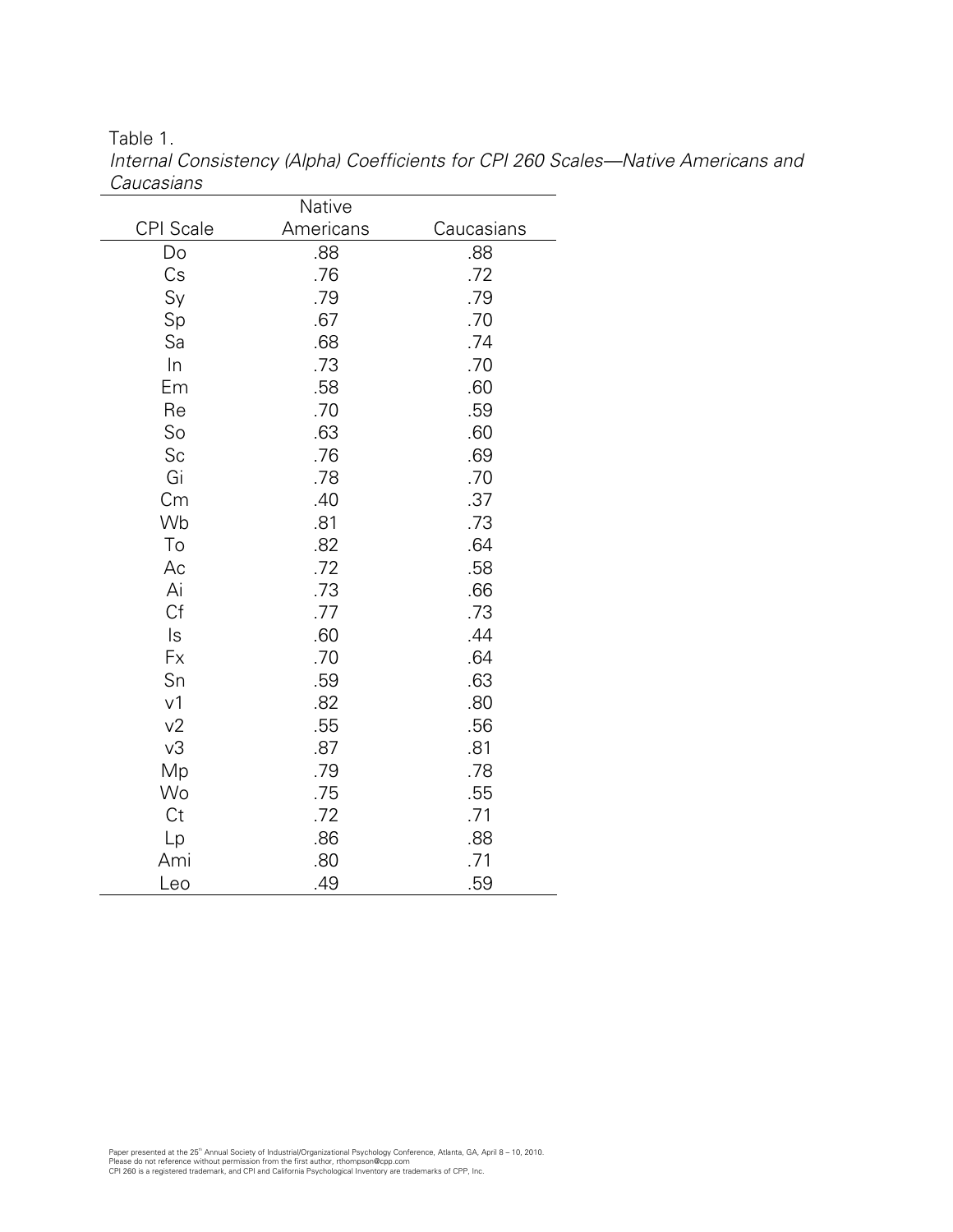Table 2. *ANOVA Summary Table* 

| ANVVA JUHIHU Y TUDIG |                       |     |                |        |           |                  |
|----------------------|-----------------------|-----|----------------|--------|-----------|------------------|
| <b>CPI</b> Scales    |                       | df  | Mean<br>Square | F      | Sig.      | Partial $\eta^2$ |
| Dealing with Others  |                       |     |                |        |           |                  |
| Do                   | Main Effect Gender    | 1   | 1090.389       | 12.868 | $.000***$ | .034             |
|                      | Main Effect Ethnicity | 1   | 16.347         | .193   | .661      | .001             |
|                      | Interaction           | 1   | .927           | .011   | .917      | .000             |
|                      | Error                 | 368 | 84.735         |        |           |                  |
| Cs                   | Main Effect Gender    | 1   | 540.215        | 6.630  | $.010**$  | .018             |
|                      | Main Effect Ethnicity | 1   | 449.912        | 5.522  | $.019*$   | .015             |
|                      | Interaction           | 1   | 133.341        | 1.636  | .202      | .004             |
|                      | Error                 | 368 | 81.480         |        |           |                  |
| Sy                   | Main Effect Gender    | 1   | 162.260        | 1.901  | .169      | .005             |
|                      | Main Effect Ethnicity | 1   | 37.757         | .442   | .506      | .001             |
|                      | Interaction           | 1   | 43.434         | .509   | .476      | .001             |
|                      | Error                 | 368 | 85.366         |        |           |                  |
| Sp                   | Main Effect Gender    | 1   | 1195.442       | 13.833 | $.000***$ | .036             |
|                      | Main Effect Ethnicity | 1   | 489.672        | 5.666  | $.018*$   | .015             |
|                      | Interaction           | 1   | 281.501        | 3.257  | .072      | .009             |
|                      | Error                 | 368 | 86.422         |        |           |                  |
| Sa                   | Main Effect Gender    | 1   | 388.680        | 4.758  | $.030*$   | .013             |
|                      | Main Effect Ethnicity | 1   | 129.651        | 1.587  | .209      | .004             |
|                      | Interaction           | 1   | 7.600          | .093   | .761      | .000             |
|                      | Error                 | 368 | 81.685         |        |           |                  |
| In                   | Main Effect Gender    | 1   | 1011.030       | 16.213 | $.000***$ | .042             |
|                      | Main Effect Ethnicity | 1   | 80.477         | 1.291  | .257      | .003             |
|                      | Interaction           | 1   | 21.814         | .350   | .555      | .001             |
|                      | Error                 | 368 | 62.358         |        |           |                  |
| Em                   | Main Effect Gender    | 1   | 590.556        | 6.767  | $.010**$  | .018             |
|                      | Main Effect Ethnicity | 1   | 609.482        | 6.984  | $.009**$  | .019             |
|                      | Interaction           | 1   | 89.069         | 1.021  | .313      | .003             |
|                      | Error                 | 368 | 87.273         |        |           |                  |
| Self-management      |                       |     |                |        |           |                  |
| Re                   | Main Effect Gender    | 1   | 1.636          | .026   | .872      | .000             |
|                      | Main Effect Ethnicity | 1   | 511.475        | 8.076  | $.005***$ | .021             |
|                      | Interaction           | 1   | 4.343          | .069   | .794      | .000             |
|                      | Error                 | 368 | 63.335         |        |           |                  |
| So                   | Main Effect Gender    | 1   | .220           | .004   | .950      | .000             |
|                      | Main Effect Ethnicity | 1   | 180.387        | 3.163  | .076      | .009             |
|                      | Interaction           | 1   | 4.800          | .084   | .772      | .000             |
|                      | Error                 | 368 | 57.026         |        |           |                  |
| Sc                   | Main Effect Gender    | 1   | 11.738         | .150   | .699      | .000             |

Paper presented at the 25" Annual Society of Industrial/Organizational Psychology Conference, Atlanta, GA, April 8 – 10, 2010.<br>Please do not reference without permission from the first author, rthompson@cpp.com<br>CPI 260 is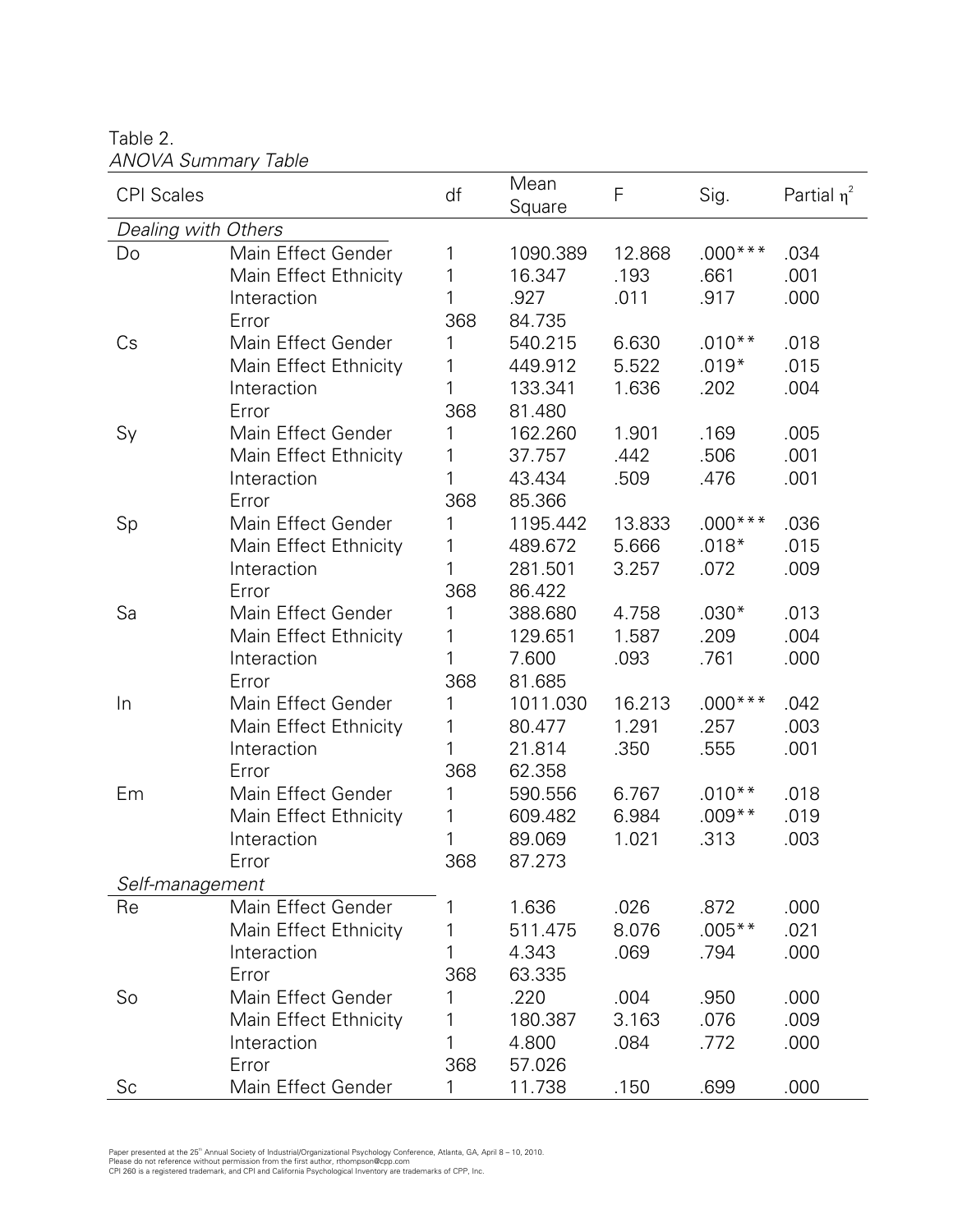| <b>CPI Scales</b> |                                      | df           | Mean<br>Square      | $\mathsf F$     | Sig.              | Partial $\eta^2$ |
|-------------------|--------------------------------------|--------------|---------------------|-----------------|-------------------|------------------|
|                   | Main Effect Ethnicity                | $\mathbf{1}$ | 6.992               | .089            | .766              | .000             |
|                   | Interaction                          | 1            | 88.179              | 1.124           | .290              | .003             |
|                   | Error                                | 368          | 78.479              |                 |                   |                  |
| Gi                | Main Effect Gender                   | 1            | 145.196             | 1.746           | .187              | .005             |
|                   | Main Effect Ethnicity                | 1            | 6.319               | .076            | .783              | .000             |
|                   | Interaction                          | 1            | 18.951              | .228            | .633              | .001             |
|                   | Error                                | 368          | 83.182              |                 |                   |                  |
| Cm                | Main Effect Gender                   | 1            | 137.082             | 2.108           | .147              | .006             |
|                   | Main Effect Ethnicity                | 1            | 381.448             | 5.865           | $.016*$           | .016             |
|                   | Interaction                          | 1            | 16.226              | .249            | .618              | .001             |
|                   | Error                                | 368          | 65.035              |                 |                   |                  |
| Wb                | Main Effect Gender                   | 1            | 662.680             | 9.559           | $.002**$          | .025             |
|                   | Main Effect Ethnicity                | 1            | 477.885             | 6.893           | $.009**$          | .018             |
|                   | Interaction                          | 1            | 98.015              | 1.414           | .235              | .004             |
|                   | Error<br>Main Effect Gender          | 368<br>1     | 69.325              |                 |                   |                  |
| To                |                                      | 1            | 153.971             | 2.117<br>19.737 | .147<br>$.000***$ | .006             |
|                   | Main Effect Ethnicity<br>Interaction | 1            | 1435.816<br>188.198 | 2.587           | $.109*$           | .051<br>.007     |
|                   | Error                                | 368          | 72.748              |                 |                   |                  |
|                   | Motivations and Thinking Style       |              |                     |                 |                   |                  |
| Ac                | Main Effect Gender                   | 1            | 9.455               | .172            | .678              | .000             |
|                   | Main Effect Ethnicity                | 1            | 197.685             | 3.601           | .059              | .010             |
|                   | Interaction                          | 1            | .005                | .000            | .992              | .000             |
|                   | Error                                | 368          | 54.898              |                 |                   |                  |
| Ai                | Main Effect Gender                   | 1            | 140.828             | 2.509           | .114              | .007             |
|                   | Main Effect Ethnicity                | 1            | 1411.438            | 25.144          | $.000***$         | .064             |
|                   | Interaction                          | 1            | 237.891             | 4.238           | $.040*$           | .011             |
|                   | Error                                | 368          | 56.134              |                 |                   |                  |
| Сf                | Main Effect Gender                   | 1            | 940.029             | 14.163          | $.000***$         | .037             |
|                   | Main Effect Ethnicity                | 1            | 452.333             | 6.815           | $.009**$          | .018             |
|                   | Interaction                          | 1            | 111.091             | 1.674           | .197              | .005             |
|                   | Error                                | 368          | 66.374              |                 |                   |                  |
|                   | <b>Personal Characteristics</b>      |              |                     |                 |                   |                  |
| ls                | Main Effect Gender                   |              | 370.675             | 6.136           | $.014*$           | .016             |
|                   | Main Effect Ethnicity                | 1            | 608.745             | 10.076          | $.002**$          | .027             |
|                   | Interaction                          | 1            | 254.715             | 4.216           | $.041*$           | .011             |
|                   | Error                                | 368          | 60.414              |                 |                   |                  |
| Fx                | Main Effect Gender                   | 1            | 431.849             | 4.651           | $.032*$           | .012             |
|                   | Main Effect Ethnicity                | 1            | 1710.559            | 18.423          | $.000***$         | .048             |
|                   | Interaction                          | 1            | 65.758              | .708            | .401              | .002             |
|                   | Error                                | 368          | 92.850              |                 |                   |                  |

Paper presented at the 25" Annual Society of Industrial/Organizational Psychology Conference, Atlanta, GA, April 8 – 10, 2010.<br>Please do not reference without permission from the first author, rthompson@cpp.com<br>CPI 260 is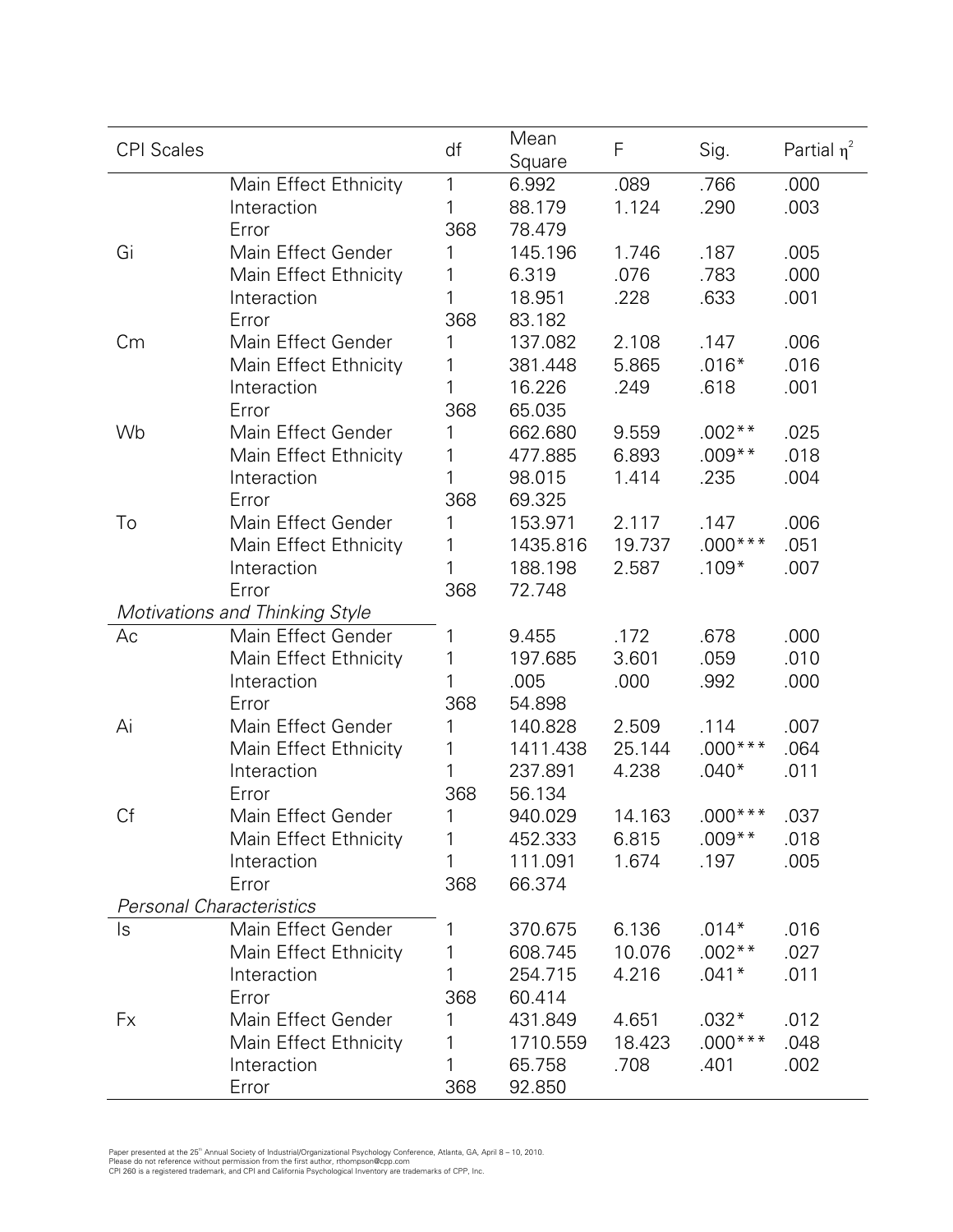| <b>CPI Scales</b>            |                              | df  | Mean<br>Square | F       | Sig.      | Partial $\eta^2$ |
|------------------------------|------------------------------|-----|----------------|---------|-----------|------------------|
| Sn                           | Main Effect Gender           | 1   | 7244.494       | 118.119 | $.000***$ | .243             |
|                              | Main Effect Ethnicity        | 1   | 87.294         | 1.423   | .234      | .004             |
|                              | Interaction                  | 1   | 42.472         | .692    | .406      | .002             |
|                              | Error                        | 368 | 61.332         |         |           |                  |
| <b>Higher-Order Measures</b> |                              |     |                |         |           |                  |
| v <sub>1</sub>               | Main Effect Gender           | 1   | 568.594        | 6.329   | $.012*$   | .017             |
|                              | Main Effect Ethnicity        | 1   | .029           | .000    | .986      | .000             |
|                              | Interaction                  | 1   | 7.411          | .082    | .774      | .000             |
|                              | Error                        | 368 | 89.845         |         |           |                  |
| v <sub>2</sub>               | Main Effect Gender           | 1   | 185.614        | 2.915   | .089      | .008             |
|                              | Main Effect Ethnicity        | 1   | 8.226          | .129    | .719      | .000             |
|                              | Interaction                  | 1   | .324           | .005    | .943      | .000             |
|                              | Error                        | 368 | 63.681         |         |           |                  |
| v3                           | Main Effect Gender           | 1   | 523.339        | 6.054   | $.014*$   | .016             |
|                              | Main Effect Ethnicity        | 1   | 1392.003       | 16.103  | $.000***$ | .042             |
|                              | Interaction                  | 1   | 129.984        | 1.504   | .221      | .004             |
|                              | Error                        | 368 | 86.445         |         |           |                  |
|                              | <b>Work-Related Measures</b> |     |                |         |           |                  |
| Mp                           | Main Effect Gender           | 1   | 976.519        | 12.568  | $.000***$ | .033             |
|                              | Main Effect Ethnicity        | 1   | 901.844        | 11.607  | $.001***$ | .031             |
|                              | Interaction                  | 1   | .686           | .009    | .925      | .000             |
|                              | Error                        | 368 | 77.696         |         |           |                  |
| Wo                           | Main Effect Gender           | 1   | 401.424        | 6.132   | $.014*$   | .016             |
|                              | Main Effect Ethnicity        | 1   | 240.521        | 3.674   | .056      | .010             |
|                              | Interaction                  | 1   | 41.683         | .637    | .425      | .002             |
|                              | Error                        | 368 | 65.460         |         |           |                  |
| Ct                           | Main Effect Gender           | 1   | 984.826        | 9.525   | $.002**$  | .025             |
|                              | Main Effect Ethnicity        | 1   | 1169.752       | 11.313  | $.001***$ | .030             |
|                              | Interaction                  | 1   | 120.717        | 1.168   | 281       | .003             |
|                              | Error                        | 368 | 103.396        |         |           |                  |
| Lp                           | Main Effect Gender           | 1   | 630.128        | 8.756   | $.003**$  | .023             |
|                              | Main Effect Ethnicity        | 1   | 156.725        | 2.178   | .141      | .006             |
|                              | Interaction                  | 1   | 24.714         | .343    | .558      | .001             |
|                              | Error                        | 368 | 71.965         |         |           |                  |
| Ami                          | Main Effect Gender           | 1   | 106.460        | 1.303   | .254      | .004             |
|                              | Main Effect Ethnicity        | 1   | 845.528        | 10.349  | $.001***$ | .027             |
|                              | Interaction                  | 1   | 70.118         | .858    | .355      | .002             |
|                              | Error                        | 368 | 81.699         |         |           |                  |
| Leo                          | Main Effect Gender           | 1   | 1114.206       | 10.307  | $.001***$ | .027             |
|                              | Main Effect Ethnicity        | 1   | 143.168        | 1.324   | .251      | .004             |
|                              | Interaction                  | 1   | 3.060          | .028    | .866      | .000             |

Paper presented at the 25" Annual Society of Industrial/Organizational Psychology Conference, Atlanta, GA, April 8 – 10, 2010.<br>Please do not reference without permission from the first author, rthompson@cpp.com<br>CPI 260 is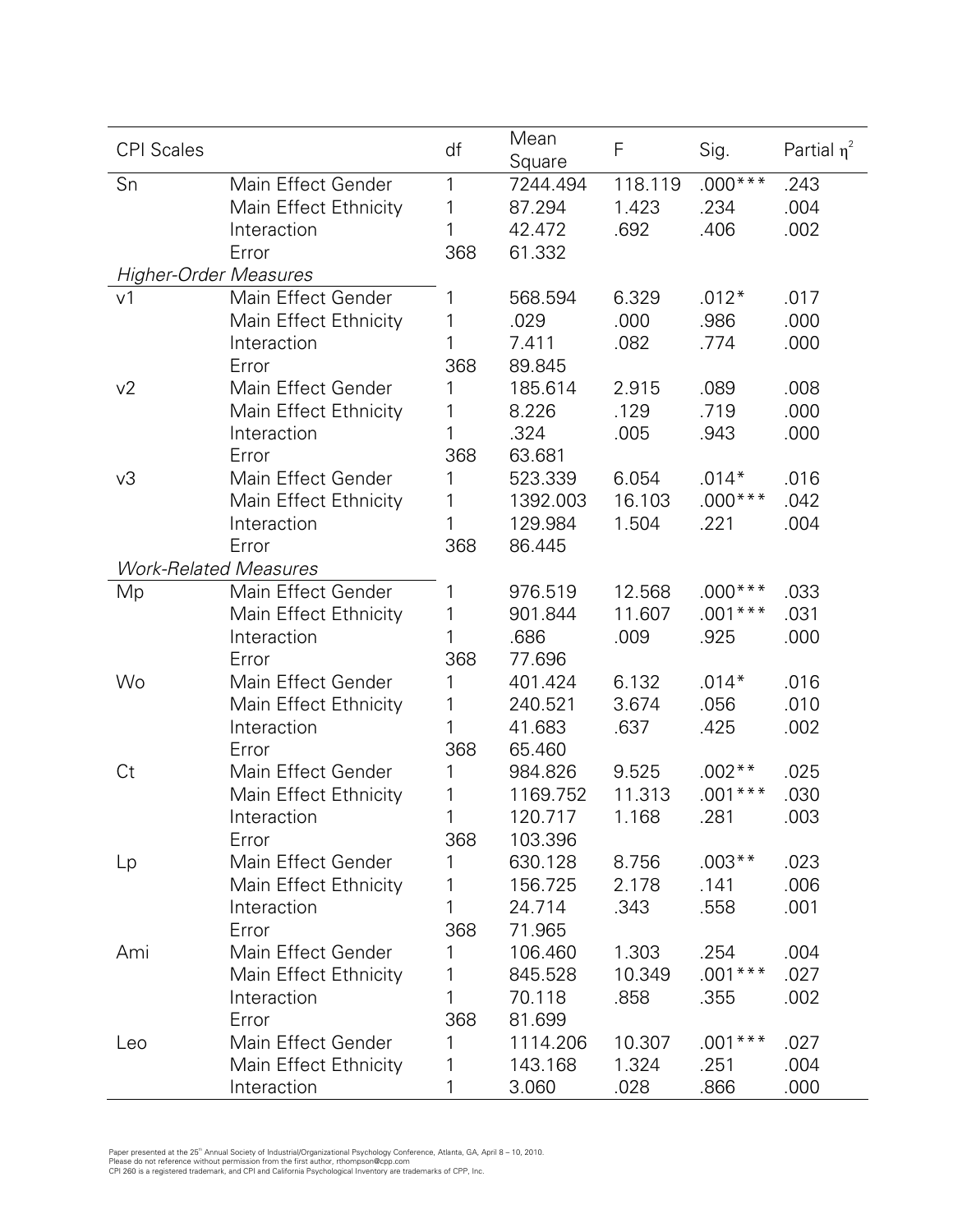| <b>CPI Scales</b>                                   | df     | Mean<br>Square |        | <b>.</b><br>Sig. | Partial<br>$\mathbf n$ |
|-----------------------------------------------------|--------|----------------|--------|------------------|------------------------|
| Error                                               | 368    | 108.100        |        |                  |                        |
| $\sim$ $\sim$<br>$\cdots$<br>_ _ _ _ _ _ _<br>----- | $\sim$ | ___<br>$\sim$  | $\sim$ | $\sim$           | .                      |

Note.  $*_p$  < .05,  $*_p$  < .01,  $_{**p}$  < .001. Do = Dominance; Cs = Capacity for Status; Sy = Sociability, Sp = Social Presence; Sa = Self-acceptance; In = Independence; Em = Empathy; Re = Responsibility; So = Social Conformity; Sc = Self-control; Gi = Good Impression; Cm = Communality; Wb = Well-being; To = Tolerance; Ac = Achievement via Conformance; Ai Achievement via Independence; Cf = Conceptual Fluency; Is = Insightfulness; Fx = Flexibility; Sn = Sensitivity; V1 = Vector 1; V2 = Vector 2; V3 = Vector 3; Mp = Managerial Potential; Wo = Work Orientation; Ct = Creative Temperament; Lp = Leadership; Ami = Amicability; Leo = Law Enforcement Orientation.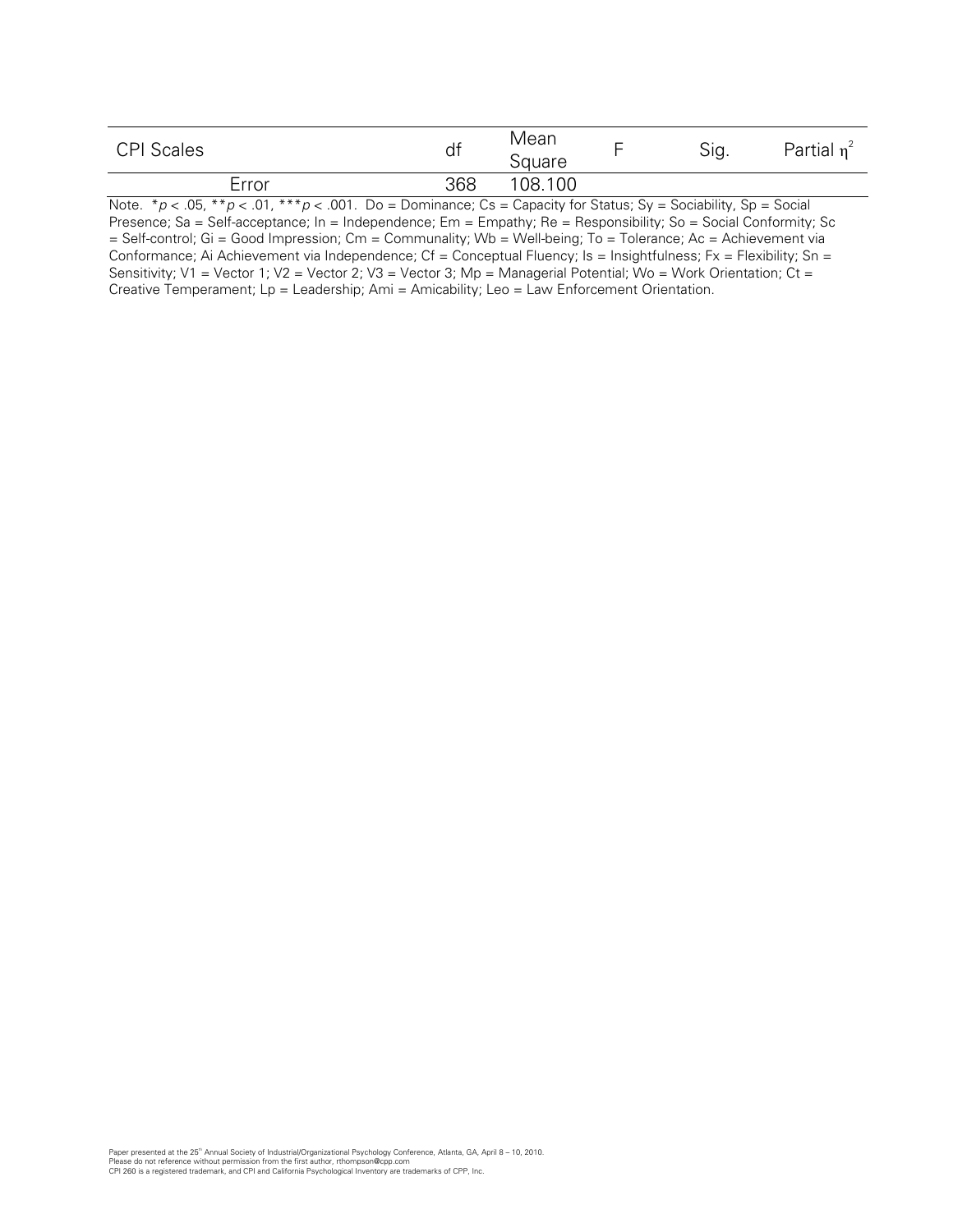Table 3.

|                |             | Native Americans |             | Caucasians |                |           |
|----------------|-------------|------------------|-------------|------------|----------------|-----------|
| <b>CPI</b>     | $(n = 186)$ |                  | $(n = 186)$ |            |                |           |
| Scale          | M           | <b>SD</b>        | M           | SD         | $\overline{p}$ | Cohen's d |
| Do             | 59.92       | 9.45             | 60.61       | 9.23       | .476           | $-.07$    |
| Cs             | 55.28       | 9.58             | 57.51       | 8.60       | $.019*$        | $-25$     |
| Sy             | 55.31       | 9.48             | 55.95       | 9.01       | .504           | $-0.07$   |
| Sp             | 50.40       | 9.52             | 52.74       | 9.45       | $.018*$        | $-25$     |
| Sa             | 56.51       | 9.10             | 57.83       | 9.04       | .161           | $-15$     |
| $\ln$          | 59.10       | 8.32             | 60.23       | 7.78       | .175           | $-14$     |
| Em             | 58.59       | 9.57             | 61.24       | 9.26       | $.007**$       | $-28$     |
| Re             | 54.41       | 8.70             | 56.75       | 7.10       | $.005**$       | $-29$     |
| So             | 53.18       | 7.95             | 54.63       | 7.09       | .064           | $-19$     |
| Sc             | 57.64       | 9.49             | 58.05       | 8.17       | .651           | $-0.05$   |
| Gi             | 60.21       | 9.86             | 60.65       | 8.32       | .639           | $-0.05$   |
| Cm             | 50.17       | 8.31             | 52.07       | 7.82       | $.024*$        | $-23$     |
| Wb             | 54.76       | 9.43             | 57.11       | 7.29       | $.007**$       | $-28$     |
| To             | 56.62       | 10.07            | 60.48       | 6.72       | $.000***$      | $-45$     |
| Aс             | 56.77       | 8.20             | 58.28       | 6.48       | $.049*$        | $-20$     |
| Ai             | 57.11       | 8.14             | 60.91       | 6.90       | $.000***$      | $-0.50$   |
| Cf             | 55.19       | 8.81             | 57.51       | 7.76       | $.007**$       | $-28$     |
| $\mathsf{ls}$  | 56.48       | 8.54             | 58.96       | 7.12       | $.002**$       | $-0.32$   |
| Fx             | 49.00       | 10.18            | 53.40       | 9.16       | $.000***$      | $-45$     |
| Sn             | 42.31       | 8.95             | 42.68       | 9.03       | .687           | $-.04$    |
| v <sub>1</sub> | 42.70       | 9.82             | 42.52       | 9.24       | .861           | .02       |
| v2             | 55.60       | 7.64             | 55.17       | 8.33       | .605           | .05       |
| v3             | 57.45       | 10.41            | 61.38       | 8.19       | $.000***$      | $-42$     |
| Mp             | 60.83       | 9.49             | 64.25       | 8.36       | $.000***$      | $-0.38$   |
| Wo             | 55.94       | 9.31             | 57.63       | 6.78       | $.046*$        | $-21$     |
| Ct             | 52.32       | 10.46            | 56.00       | 10.11      | $.001***$      | $-0.36$   |
| Lp             | 60.34       | 8.70             | 61.79       | 8.43       | .104           | $-17$     |
| Ami            | 55.62       | 9.97             | 58.63       | 8.01       | $.001***$      | $-0.33$   |
| Leo            | 62.18       | 10.11            | 61.17       | 10.90      | .355           | .10       |

CPI260 Scale Scores by Ethnic Group-Means, Standard Deviations, and Significance Levels

Note. \*  $p < .05$ , \* \*  $p < .01$ , \* \* \*  $p < .001$ . Do = Dominance; Cs = Capacity for Status; Sy = Sociability, Sp = Social Presence; Sa = Self-acceptance; In = Independence; Em = Empathy; Re = Responsibility; So = Social Conformity; Sc = Self-control; Gi = Good Impression; Cm = Communality; Wb = Well-being; To = Tolerance; Ac = Achievement via Conformance; Ai Achievement via Independence; Cf = Conceptual Fluency; Is = Insightfulness; Fx = Flexibility; Sn = Sensitivity; V1 = Vector 1; V2 = Vector 2; V3 = Vector 3; Mp = Managerial Potential; Wo = Work Orientation; Ct = Creative Temperament; Lp = Leadership; Ami = Amicability; Leo = Law Enforcement Orientation.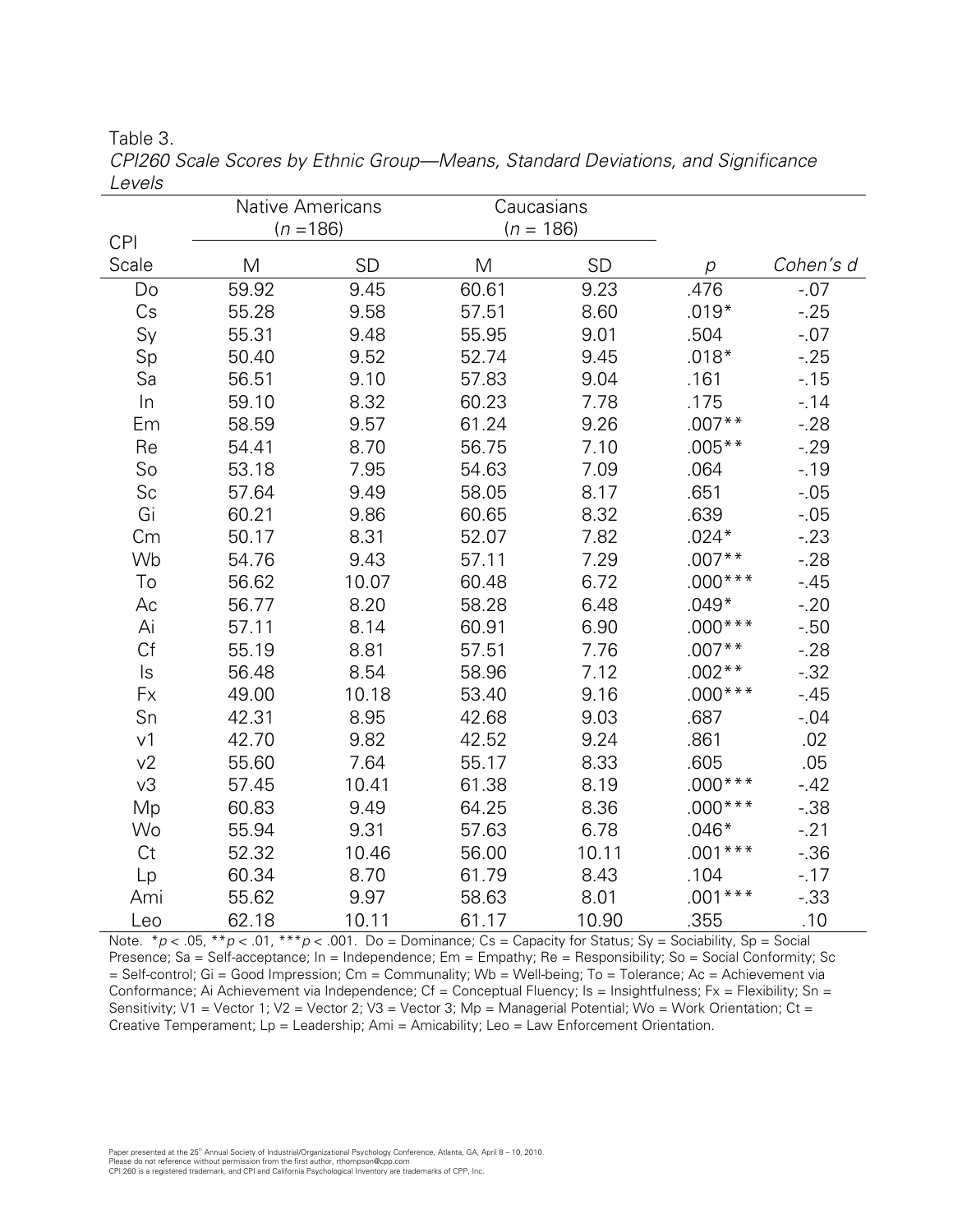Table 4.

|                     | <b>Native Americans</b> |           | Caucasians |           |           |           |
|---------------------|-------------------------|-----------|------------|-----------|-----------|-----------|
|                     | $(n = 85)$              |           | $(n = 70)$ |           |           |           |
| <b>CPI</b><br>Scale |                         | <b>SD</b> | M          | <b>SD</b> |           | Cohen's d |
|                     | M                       |           |            |           | р         |           |
| Do                  | 57.97                   | 10.08     | 58.50      | 9.75      | .742      | $-0.05$   |
| Cs                  | 53.28                   | 10.07     | 56.74      | 9.14      | $.028*$   | $-0.36$   |
| Sy                  | 54.20                   | 10.46     | 55.55      | 9.69      | .412      | $-13$     |
| Sp                  | 47.46                   | 9.86      | 51.57      | 10.20     | $.012*$   | $-41$     |
| Sa                  | 55.22                   | 9.62      | 56.71      | 9.59      | .337      | $-.16$    |
| In                  | 57.01                   | 8.80      | 58.45      | 8.12      | .296      | $-17$     |
| Em                  | 56.66                   | 10.01     | 60.26      | 9.50      | $.024*$   | $-0.37$   |
| Re                  | 54.36                   | 8.65      | 56.97      | 6.93      | $.043*$   | $-0.33$   |
| So                  | 53.33                   | 8.14      | 54.51      | 6.71      | .330      | $-16$     |
| Sc                  | 58.37                   | 9.67      | 57.66      | 8.41      | .629      | .08       |
| Gi                  | 59.76                   | 9.79      | 59.57      | 9.06      | .899      | .02       |
| Cm                  | 50.62                   | 8.58      | 53.10      | 6.68      | $.049*$   | $-0.32$   |
| Wb                  | 52.72                   | 10.22     | 56.07      | 7.15      | $.022*$   | $-0.38$   |
| To                  | 55.12                   | 10.41     | 60.57      | 6.22      | $.000***$ | $-64$     |
| Ac                  | 56.59                   | 8.60      | 58.07      | 6.05      | .228      | $-20$     |
| Ai                  | 55.55                   | 8.12      | 61.14      | 6.24      | $.000***$ | $-.77$    |
| Cf                  | 52.83                   | 8.88      | 56.18      | 7.86      | $.015***$ | $-40$     |
| $\mathsf{ls}$       | 54.46                   | 8.91      | 58.75      | 7.16      | $.001**$  | $-0.53$   |
| Fx                  | 47.34                   | 10.08     | 52.56      | 8.55      | $.001**$  | $-0.56$   |
| Sn                  | 47.56                   | 7.70      | 47.86      | 6.52      | .798      | $-0.04$   |
| v <sub>1</sub>      | 44.22                   | 10.09     | 43.91      | 10.34     | .853      | .03       |
| v2                  | 56.35                   | 6.93      | 56.11      | 7.71      | .837      | .03       |
| v3                  | 55.49                   | 10.66     | 60.63      | 8.00      | $.001**$  | $-0.55$   |
| Mp                  | 58.99                   | 9.75      | 62.25      | 9.00      | $.034*$   | $-0.35$   |
| Wo                  | 54.42                   | 10.26     | 56.74      | 6.51      | .104      | $-27$     |
| Ct                  | 49.89                   | 10.45     | 54.66      | 10.25     | $.005*$   | $-46$     |
| Lp                  | 58.62                   | 9.54      | 60.47      | 8.70      | .214      | $-20$     |
| Ami                 | 54.55                   | 10.89     | 58.50      | 7.58      | $.011*$   | $-42$     |
| Leo                 | 60.17                   | 10.55     | 59.09      | 10.13     | .520      | .10       |

CPI260 Scale Scores by Ethnic Group and Gender-Means, Standard Deviations, and Significance Levels-Females

Note. \*  $p < .05$ , \* \*  $p < .01$ , \* \* \*  $p < .001$ . Do = Dominance; Cs = Capacity for Status; Sy = Sociability, Sp = Social Presence; Sa = Self-acceptance; In = Independence; Em = Empathy; Re = Responsibility; So = Social Conformity; Sc = Self-control; Gi = Good Impression; Cm = Communality; Wb = Well-being; To = Tolerance; Ac = Achievement via Conformance; Ai Achievement via Independence; Cf = Conceptual Fluency; Is = Insightfulness; Fx = Flexibility; Sn = Sensitivity; V1 = Vector 1; V2 = Vector 2; V3 = Vector 3; Mp = Managerial Potential; Wo = Work Orientation; Ct = Creative Temperament; Lp = Leadership; Ami = Amicability; Leo = Law Enforcement Orientation.